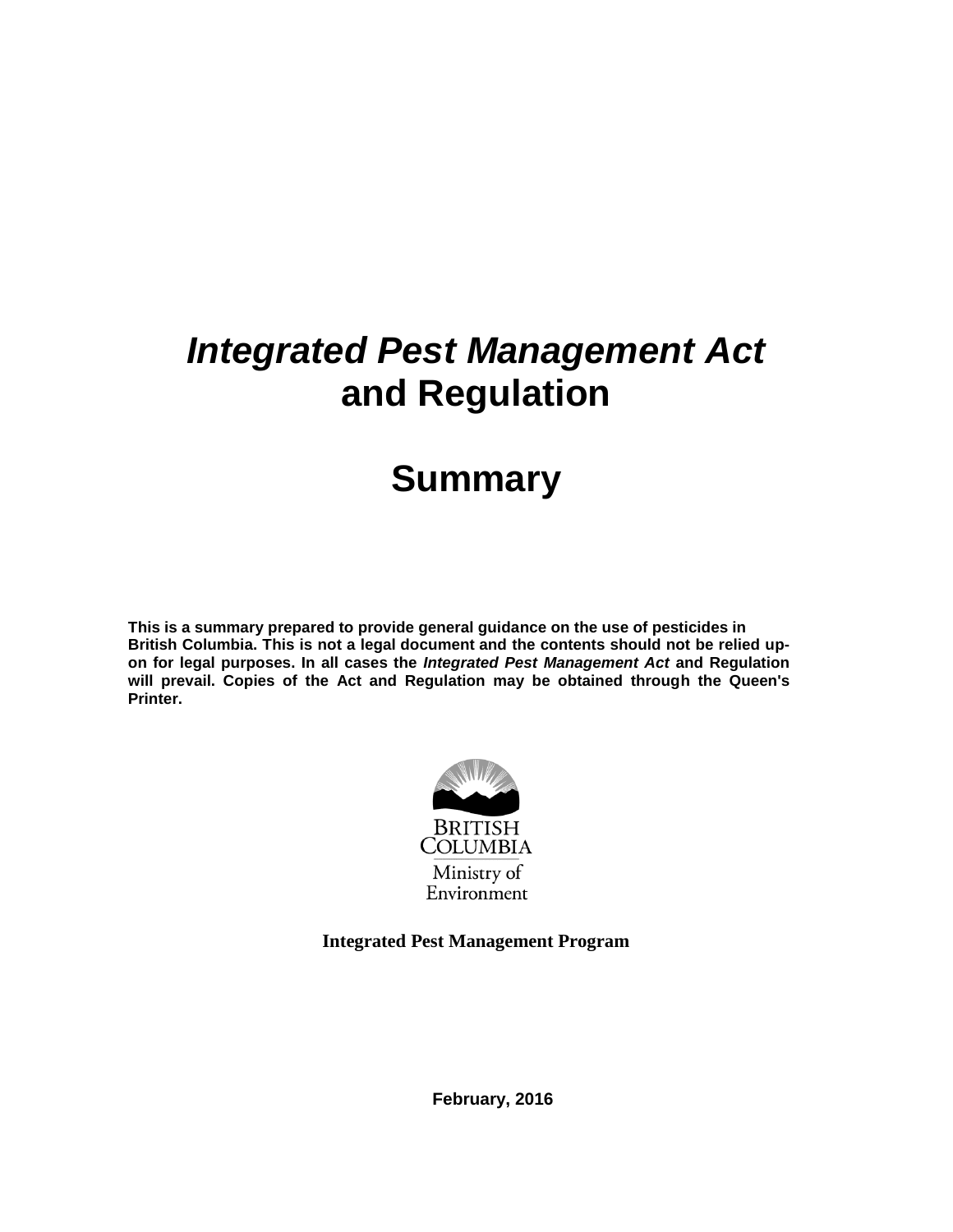# **Table of Contents**

| 1.               |      |                                                                                              |  |  |  |  |
|------------------|------|----------------------------------------------------------------------------------------------|--|--|--|--|
|                  | 1.1  |                                                                                              |  |  |  |  |
|                  | 1.2  |                                                                                              |  |  |  |  |
| 2.               |      |                                                                                              |  |  |  |  |
|                  | 2.1  |                                                                                              |  |  |  |  |
| 3.               |      |                                                                                              |  |  |  |  |
|                  | 3.1  |                                                                                              |  |  |  |  |
|                  | 3.2  |                                                                                              |  |  |  |  |
|                  | 3.3  |                                                                                              |  |  |  |  |
|                  | 3.4  |                                                                                              |  |  |  |  |
|                  | 3.5  |                                                                                              |  |  |  |  |
|                  | 3.6  |                                                                                              |  |  |  |  |
|                  | 3.7  |                                                                                              |  |  |  |  |
|                  | 3.8  |                                                                                              |  |  |  |  |
|                  | 3.9  |                                                                                              |  |  |  |  |
|                  | 3.10 |                                                                                              |  |  |  |  |
|                  | 3.11 |                                                                                              |  |  |  |  |
|                  | 3.12 |                                                                                              |  |  |  |  |
| $\overline{4}$ . |      | Specific Requirements Under the <i>Integrated Pest Management Act</i> and Regulation by Type |  |  |  |  |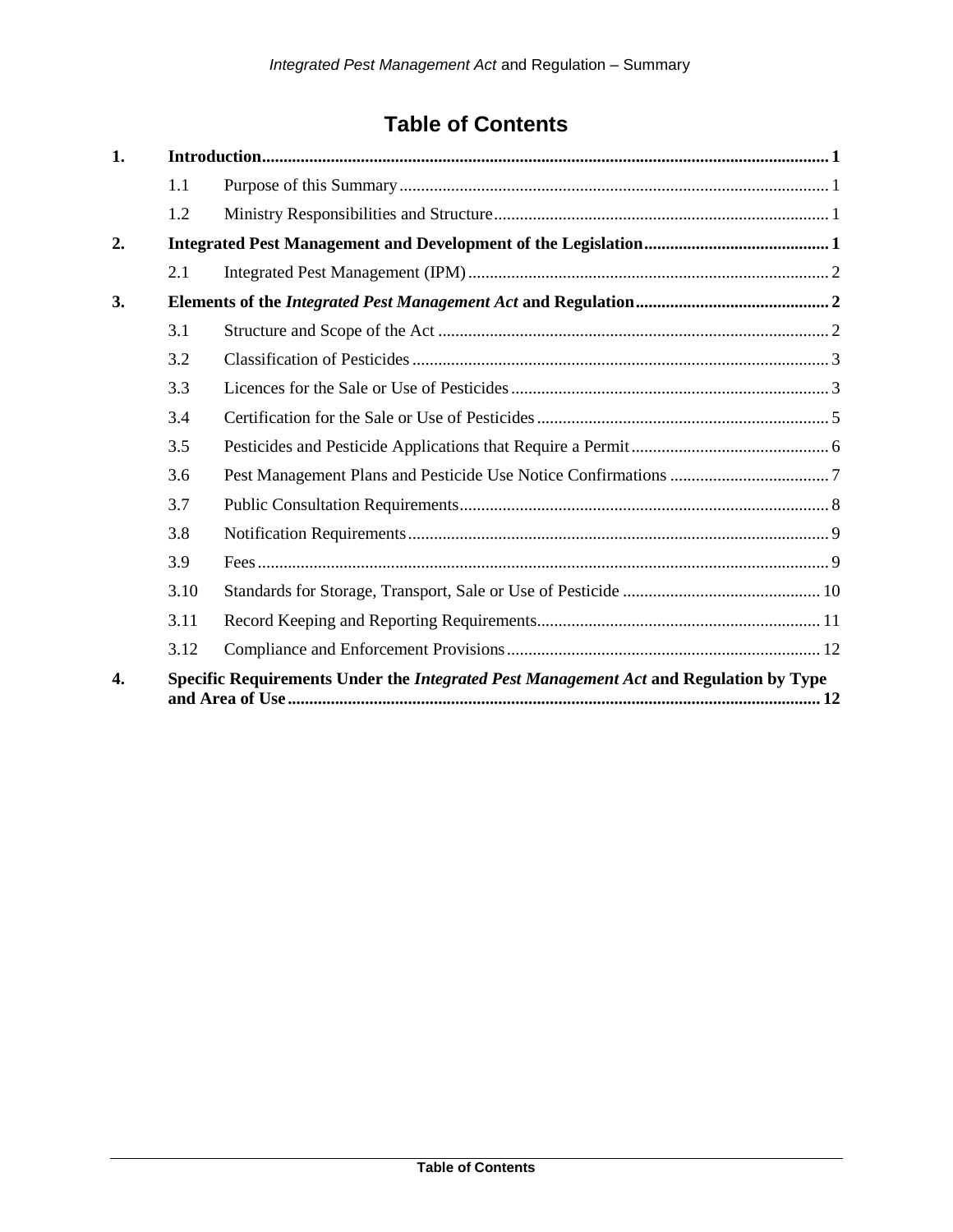# <span id="page-2-0"></span>**1. Introduction**

# <span id="page-2-1"></span>**1.1 Purpose of this Summary**

This document provides a summary of the *Integrated Pest Management Act* and Regulation. This legislation sets out the requirements for the use and sale of pesticides in British Columbia. The Act and Regulation were brought into force on December 31, 2004, replacing the *Pesticide Control Act*. The Integrated Pest Management Regulation was subsequently amended in December 2015 with the new requirements coming into force on July 1, 2016.

This summary is intended only to provide an overview of IPM legislation. Additional information – including industry sector review papers, explanatory notes, other guidance documents and links to the Act and Regulation can be accessed at the following Ministry of Environment web page: [www.gov.bc.ca/PestManagement.](http://www.gov.bc.ca/PestManagement)

# <span id="page-2-2"></span>**1.2 Ministry Responsibilities and Structure**

The BC Ministry of Environment is responsible for the protection of human health and the environment in British Columbia. The Integrated Pest Management (IPM) Program of the ministry promotes IPM and environmental stewardship, and ensures compliance with the *Integrated Pest Management Act* and Regulation. The legislation establishes conditions for the sale and use of pesticides through a pesticide classification system, and regulatory provisions and standards for licences, certification, permits, and confirmations of pesticide use notices (PUNs) under Pest Management Plans (PMPs). The legislation also specifies:

- $\bullet$  the use of Minister's orders;
- powers of the Administrator under the Act;
- provisions for appeals of Administrator's decisions to the Environmental Appeal Board;
- establishment of an IPM Committee to review issues referred to them by the administrator; and
- provisions for inspections and penalties.

# <span id="page-2-3"></span>**2. Integrated Pest Management and Development of the Legislation**

The Act and Regulation require the use of Integrated Pest Management for pesticide use:

• on public land;

l

- on private land used for forestry, transportation, public utilities and pipelines;
- on private commercial land for the purpose of landscaping;
- inside rooms used as living accommodation, or in common areas of a multi-residence building **on private land** and containing four or more separate units;<sup>1</sup>
- on outdoor areas, to which one or more occupier has access, of a multi-residence property **on private land** and containing four or more separate units; and
- **for all pest control service companies.**

The Act links to provisions established under the federal *Pest Control Products Act* regarding pesticide classification and labeling and for unregistered pesticide uses for research purposes.

 $<sup>1</sup>$  This provision does not apply if an occupier of the living accommodations uses the pesticide only within his or her own living</sup> accommodations.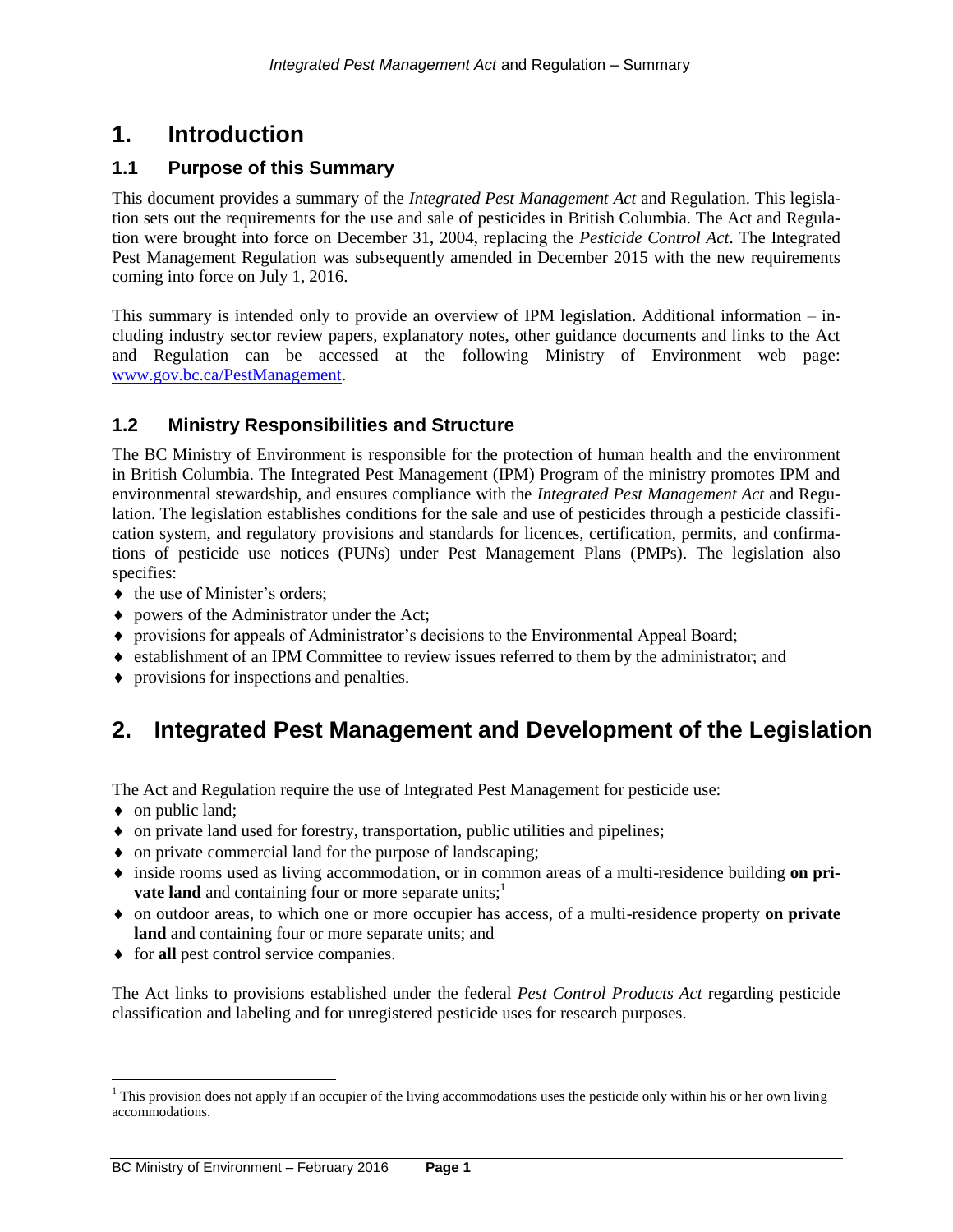# <span id="page-3-0"></span>**2.1 Integrated Pest Management (IPM)**

Because it requires a proactive and preventative approach, IPM reduces reliance on pesticides and can lead to a reduction in their use. The Act defines IPM as "a process for managing pest populations that includes the following elements:

- a. Planning and managing ecosystems to prevent organisms from becoming pests;
- b. Identifying pest problems and potential pest problems;
- c. Monitoring populations of pests and beneficial organisms, damage caused by pests and environmental conditions;
- d. Using injury thresholds in making treatment decisions;
- e. Suppressing pest populations to acceptable levels using strategies based on considerations of:
	- Biological, physical, cultural, mechanical, behavioural and chemical controls in appropriate combinations,
	- Environmental and human health protection; and
- f. Evaluating the effectiveness of pest management treatments."

# <span id="page-3-1"></span>**3. Elements of the** *Integrated Pest Management Act* **and Regulation**

# <span id="page-3-2"></span>**3.1 Structure and Scope of the Act**

The *Integrated Pest Management Act* and Regulation establish conditions for the sale and use of pesticides in British Columbia through a classification system and regulatory provisions for licences, certification, permits, and ministry confirmations of receipt of pesticide use notices under Pest Management Plans. The Regulation also contains public notification, consultation, reporting, and record keeping provisions – as well as standards for use of Integrated Pest Management and for human health and environmental protection

Under the *IPM Act*, a person must not "use, handle, release, transport, store, dispose of or sell a pesticide in a manner that causes or is likely to cause an unreasonable adverse effect." This general prohibition, in concert with requirements for Integrated Pest Management, underpins the ministry's approach to regulation of pesticide use in British Columbia.

# **Key Regulatory Tools and Processes under the** *IPM Act:* **Pesticide classes:** using definitions, labeling and other standards set out in the federal *Pest Control Products Act*

**Licences**: for sale or use of specified pesticides

**Certificates:** for dispensing or applying specified pesticides

**Permits:** for use of pesticides of particular concern

**Pest Management Plans and PUN confirmations:** for specified large-scale programs that require IPM plans and ministry notification.

The Act contains provisions for establishment of an advisory Integrated Pest Management Committee with representatives of identified government regulatory agencies, as well as powers of the minister and administrator to establish and enforce regulations. It also specifies "decisions" that may be appealed and provisions for their appeal to the **Environmental Appeal Board** (established under authority of the *Environmental Management Act*). Decisions that may be appealed include terms or conditions that are added to a particular licence or permit and orders given by the administrator, such as to stop or refrain from using a pesticide or to suspend a licence, permit or confirmation.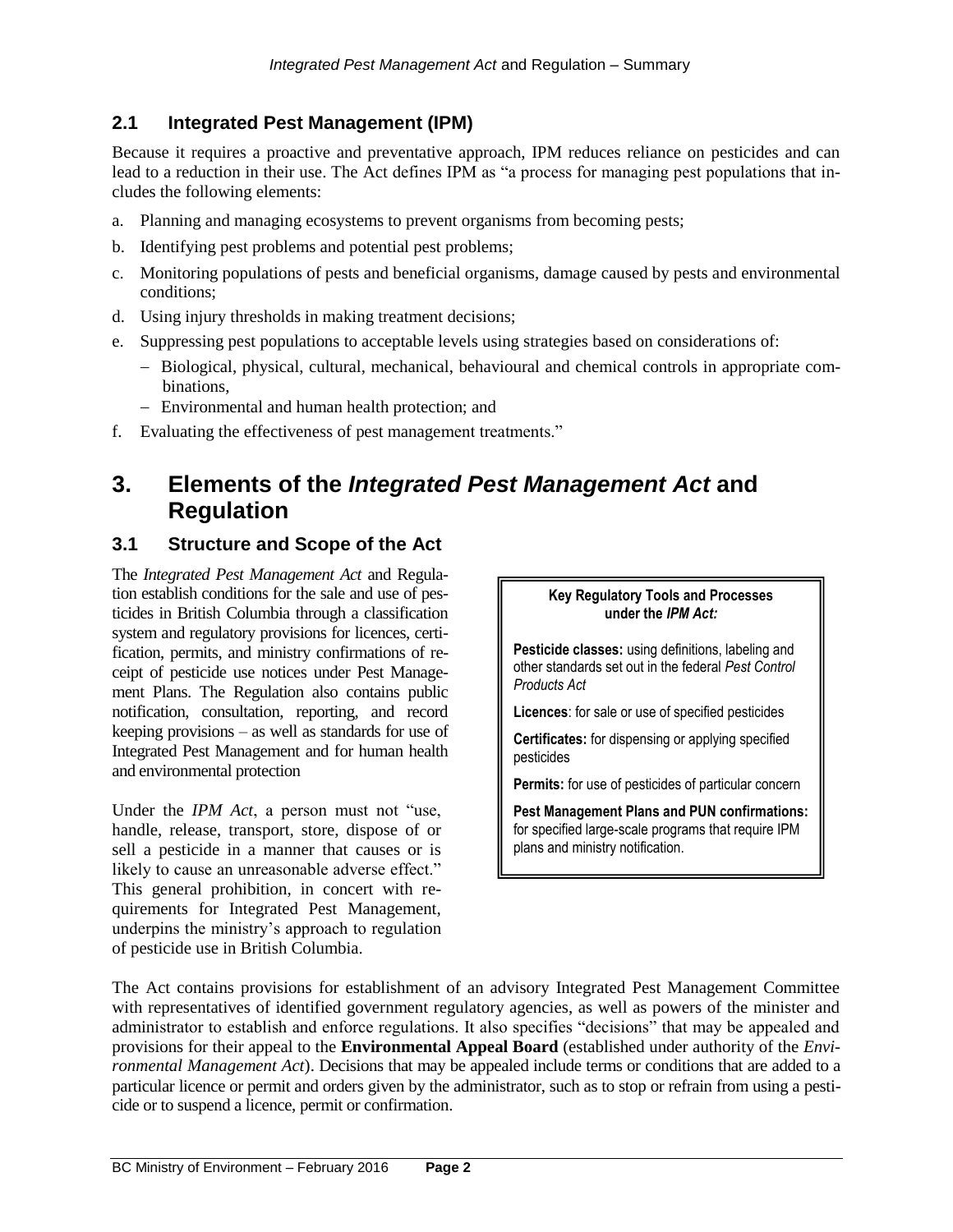# <span id="page-4-0"></span>**3.2 Classification of Pesticides**

The *IPM Act* and Regulation establish **classes** of pesticides, and requirements for licences, certificates, permits and PUN confirmations for each class. The classification system utilizes definitions and labeling for sale and use of pesticides set out in the federal *Pest Control Products Act*.

Pesticide classes under the *IPM Act* are:

- **Permit-restricted:** these pesticides are listed by name in the regulation. They are the most strictly controlled, requiring a permit for purchase or application; $<sup>2</sup>$ </sup>
- **Restricted**: these pesticides have the Restricted product class specified on their label. A pesticide applicator certificate is required for their purchase or use;
- Commercial: these pesticides have the Commercial<sup>3</sup> product class specified on their label;
- **Domestic**: these pesticides have the Domestic product class specified on their label. They are intended for use by non-professionals in or around private homes and gardens; and
- **Excluded**: these pesticides are listed by name or type of use in the regulation. Their use or sale does not require a licence, certificate, permit or confirmation. They are assigned to this class because the Administrator considers that excluding them from requirements for a licence, permit or confirmation will not increase the risk of unreasonable adverse effects.<sup>4</sup>

It is anticipated that the permit-restricted and excluded pesticides listed in the Regulation will be reviewed and updated on a regular basis. The table below provides a summary of requirements for each class of pesticide under the *IPM Act* and Regulation.

### <span id="page-4-1"></span>**3.3 Licences for the Sale or Use of Pesticides**

The Regulation prescribes three categories of licences: **pesticide vendor; pesticide user service**; and **pesticide user non-service**. A pesticide vendor licence is required for the sale of non-excluded pesticides, and for the purchase of pesticides that are intended to be resold (i.e., from a wholesaler or manufacturer). A person (or an incorporated company) who provides a service for a fee, using a non-excluded pesticide, requires a pesticide user service licence. A person using a pesticide on land they own or manage may require a pesticide user non-service licence. A person may hold a licence endorsed for one or more categories, as requested in the application.

The main pesticide uses, for which a person must hold a non-service licence, include:

- Management of vegetation on specified rights of way (e.g., railways, highways and public utilities) on public or private land and on specified industrial sites (e.g., landfills, dams, dikes, and airports) on public land where up to 20 ha/year<sup>5</sup> of land is treated;
- Management of forest pests on up to 20 ha/year of public land used for forestry;
- Management of noxious weeds or invasive plants on up to 50 ha/year of public land;

 $2$  Permit-restricted pesticides are listed Schedule 1 of the Regulation and include 4-aminopyridine and monosodium methanearsonate (MSMA). Note that most of the permit-restricted pesticides listed in the former *Pesticide Control Act* Regulation are not included in the *IPM Act* Regulation because they are no longer registered and cannot be used.

<sup>&</sup>lt;sup>3</sup> Commercial class products may be labelled with terms including "Agricultural:, "Industrial", "Forestry", "Silvicultural" or "Horticultural"

<sup>&</sup>lt;sup>4</sup> Excluded pesticides are listed in Schedule 2 of the Regulation and include such products as animal repellents, pruning paints, insect repellents, soaps and deodorizers.

<sup>&</sup>lt;sup>5</sup> The maximum area for each type of pesticide use refers to the total area to which pesticide is applied in a year on land owned or managed by a single company, individual or government organization.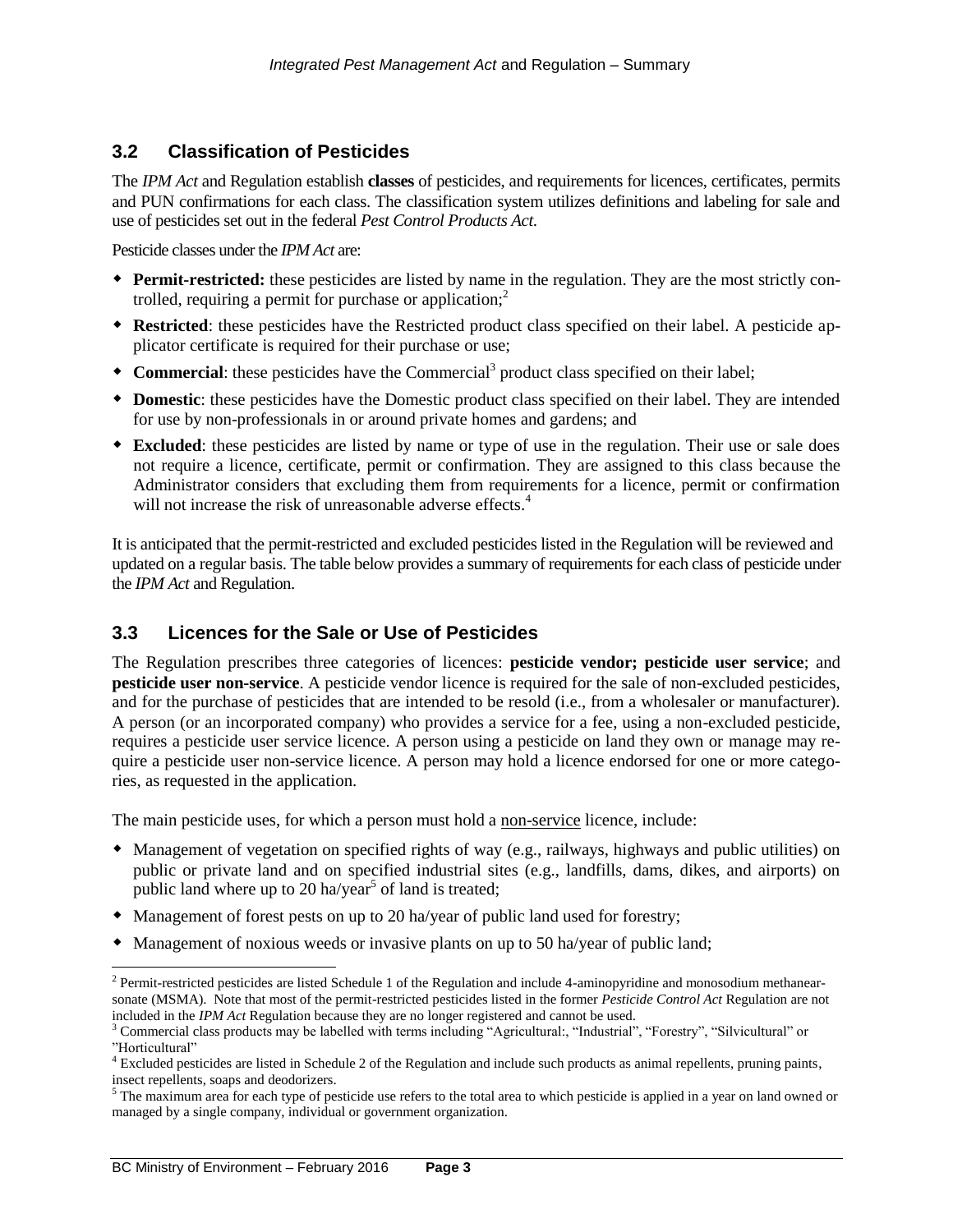- Management of structural pests on public land;
- Management of pests of landscaping on public land and private commercial land; and
- Management of forest pests on private land used for forestry.

Note that if the total area of land managed by one company or agency exceeds the maximum area allowed under a licence, the company or agency must develop a Pest Management Plan (PMP) and obtain a pesticide use notice (PUN) confirmation as described in Section 3.5 below. The summary table provided in Section 4 of this document lists the pesticide uses that require a licence, as well as the types of uses requiring a PUN confirmation or a permit.

|                                                                                                                                                                                 | <b>Pesticide Classes</b> |            |                 |                 |          |  |
|---------------------------------------------------------------------------------------------------------------------------------------------------------------------------------|--------------------------|------------|-----------------|-----------------|----------|--|
| <b>Requirements</b>                                                                                                                                                             | Permit-<br>restricted    | Restricted | Commercial      | Domestic        | Excluded |  |
| Permit required for purchase and all uses                                                                                                                                       | Yes                      | No         | No              | <b>No</b>       | No       |  |
| Applicator certificate required for purchase and all<br>uses                                                                                                                    | <b>Yes</b>               | Yes        | No <sup>6</sup> | No <sup>7</sup> | No       |  |
| Purchase must be recorded by Vendor                                                                                                                                             | Yes                      | Yes        | Yes             | No              | No       |  |
| Dispenser certificate required for selling pesticides                                                                                                                           | Yes                      | Yes        | Yes             | Yes             | No       |  |
| <b>Vendor licence</b> required for selling pesticides                                                                                                                           | Yes                      | Yes        | Yes             | Yes             | No       |  |
| User licence required for pesticide uses conducted on<br>a fee-for-service basis                                                                                                | Yes                      | Yes        | Yes             | Yes             | No       |  |
| Pesticide user licence required for use on specified<br>private or public lands for specified purposes to a<br>defined maximum area per year (see sections 3.3 and              | Yes                      | Yes        | Yes             | Yes             | No       |  |
| Pest Management Plan and confirmation of receipt of<br>pesticide use notice (PUN confirmation) required for<br>specified pesticide use and lands (see sections 3.6)<br>and $4)$ | Yes                      | Yes        | Yes             | Yes             | No       |  |
| Applicator certificate required to supervise pesticide<br>use by the holder of a licence, permit or PUN confir-<br>mation                                                       | Yes                      | Yes        | Yes             | Yes             | No       |  |
| Pesticide use permit required for uses of high concern<br>(e.g., aerial application over urban or residential areas)                                                            | Yes                      | Yes        | Yes             | Yes             | Yes      |  |
| Use must not cause an unreasonable adverse effect                                                                                                                               | Yes                      | Yes        | Yes             | Yes             | Yes      |  |

#### **Summary of Requirements for each Class of Pesticide Under the** *IPM Act* **and Regulation**

Note that **effective January 7, 2007**, a licence will be required for use of pesticides to manage pests:

- Inside rooms used as living accommodation, or in common areas of a multi-residence building **on private land** and containing four or more separate units;<sup>8</sup> or
- On outdoor areas, to which one or more occupier has access, of a multi-residence property **on private land** and containing four or more separate units.

There are a number of uses that are exempted from the requirement to hold a licence, including:

Use of excluded pesticides (listed on Schedule 2 of the IPM Regulation);

 $6$  Applicators should always refer to the product label. Some Commercial class pesticides will specify that a pesticide applicator certificate is required for certain uses.

<sup>&</sup>lt;sup>7</sup> Residents generally require a Residential Applicator Certificate to apply Domestic class pesticides to their property for the purposes of landscaping, where municipal bylaws permit the use. Some exceptions apply (see section 3.4)

 $8$  This provision does not apply if an occupier of the living accommodations uses the pesticide only within his or her own living accommodations.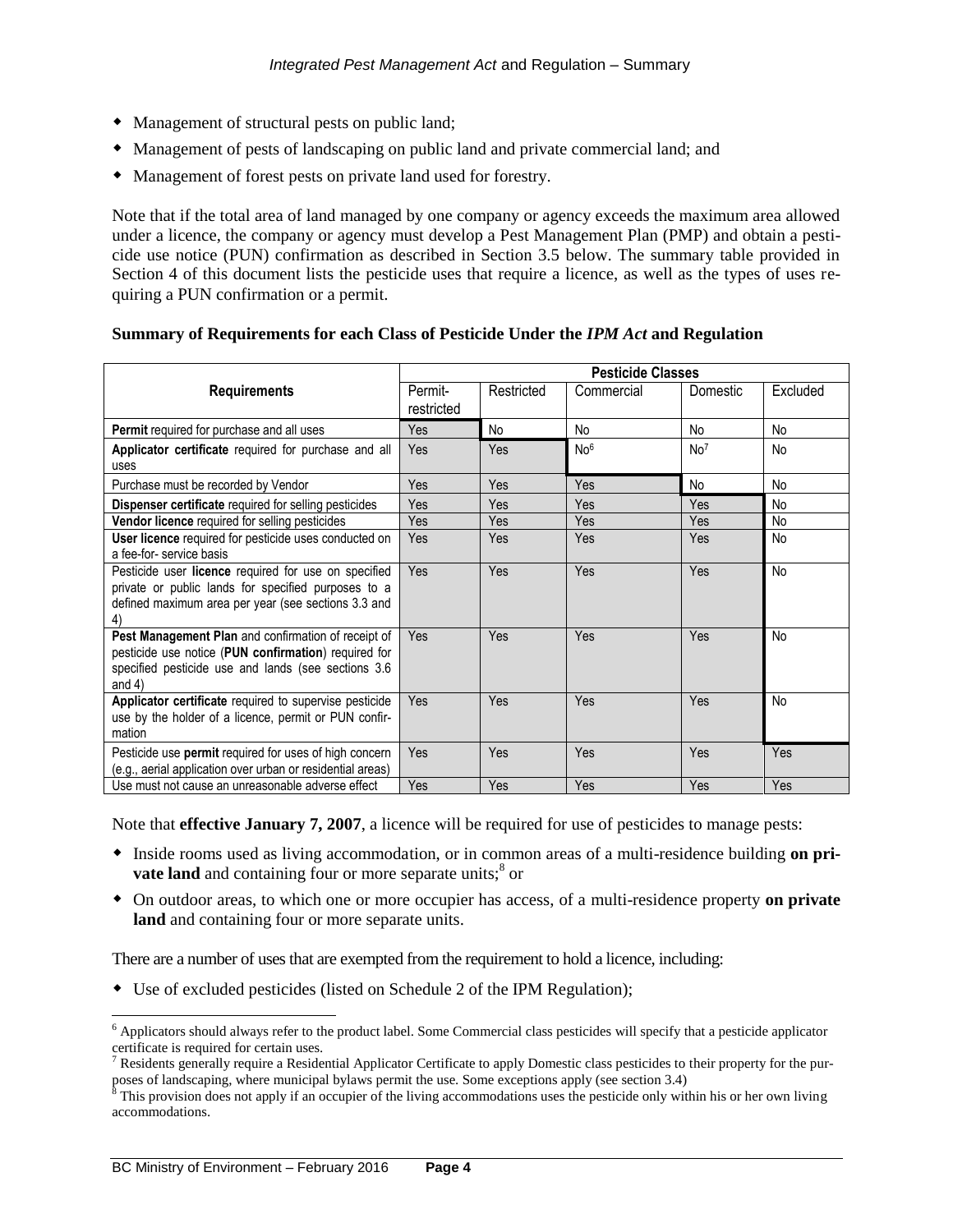- Use where a Residential Applicator Certificate is prescribed (see section 3.4);
- Use or sale by an employee or contractor of a licensee;
- Use as a service to treat goods brought to the service provider's own property;
- Use by a paving company to manage vegetation before paving;
- Sale of pesticides by wholesalers or manufacturers of pesticides to a retail vendor licensee;
- Use for a research purpose (consistent with exemptions and terms under federal pesticide legislation); and
- Use or sale for the treatment of animal pests by or under the direction of a veterinarian.

Licence holders are required to comply with the consultation, notification, reporting and record keeping provisions as well as the standards for use of integrated pest management and for the protection of human health and the environment, specified in the Act and Regulation.

The Administrator may suspend or revoke a licence for failure to comply with the Regulation. A licence is not transferable without the written authorization of the Administrator. A vendor licensee may only sell pesticides from, and a user licensee may only conduct business from, addresses identified on the licence. The Administrator is to be informed of a change of address in the licensee's place of business within 30 days of the change.

The *IPM Act* includes detailed definitions and particulars concerning licence categories and requirements. Those wishing further information may view the industry-specific Sector Review Papers and explanatory notes where available, or may contact IPM Program staff.

### <span id="page-6-0"></span>**3.4 Certification for the Sale or Use of Pesticides**

A pesticide dispenser or pesticide applicator **certificate** endorsed for the appropriate category must be obtained and held by:

- Any person selling a pesticide other than an excluded pesticide;
- $\bullet$  Any resident using a Domestic class pesticide on their own property for the purposes of landscaping<sup>9</sup>
- Any person using permit-restricted or restricted pesticides;
- $\bullet$  Any worker applying a moderately toxic or very toxic pesticide<sup>10</sup>
- Any person supervising the use of a pesticide (other than an excluded pesticide) for the holder of a licence, PUN confirmation or permit; or
- Any pilot of an aircraft applying a pesticide.

l

To be eligible for certification (valid for a maximum 5 year term<sup>11</sup>), a person must be at least 16 years of age and have successfully passed the appropriate examination. For re-certification, a person can write the exam or can enroll in an approved continuing education program and obtain the required continuing education credits (CECs), where available. More information on the CEC program is available on the IPM

<sup>&</sup>lt;sup>9</sup> Landscaping includes turf, lawns, ornamental plants and trees, but does not include: food gardens and hobby farms, and pesticide use inside structures or in outside areas to control structural pests (e.g. rodents, carpenter ants, wasps, etc.). Some exceptions apply (see section 3.4).

<sup>10</sup> As per the Occupational Health and Safety Regulation under the BC *Workers Compensation Act*: a moderately toxic pesticide has an oral LD<sub>50</sub> of >50-500 mg/kg or a dermal LD<sub>50</sub> of >200-1000 mg/kg; a very toxic pesticide has an oral LD<sub>50</sub> of 0-50 mg/kg or a dermal LD<sub>50</sub> of 0-200 mg/kg. Acute toxicity information, represented by LD<sub>50</sub> values, can be found on the pesticide Material Safety Data Sheet which must be made available to all workers handling pesticides.

 $11$  A residential applicator certificate (RAC) has a maximum 10 year term.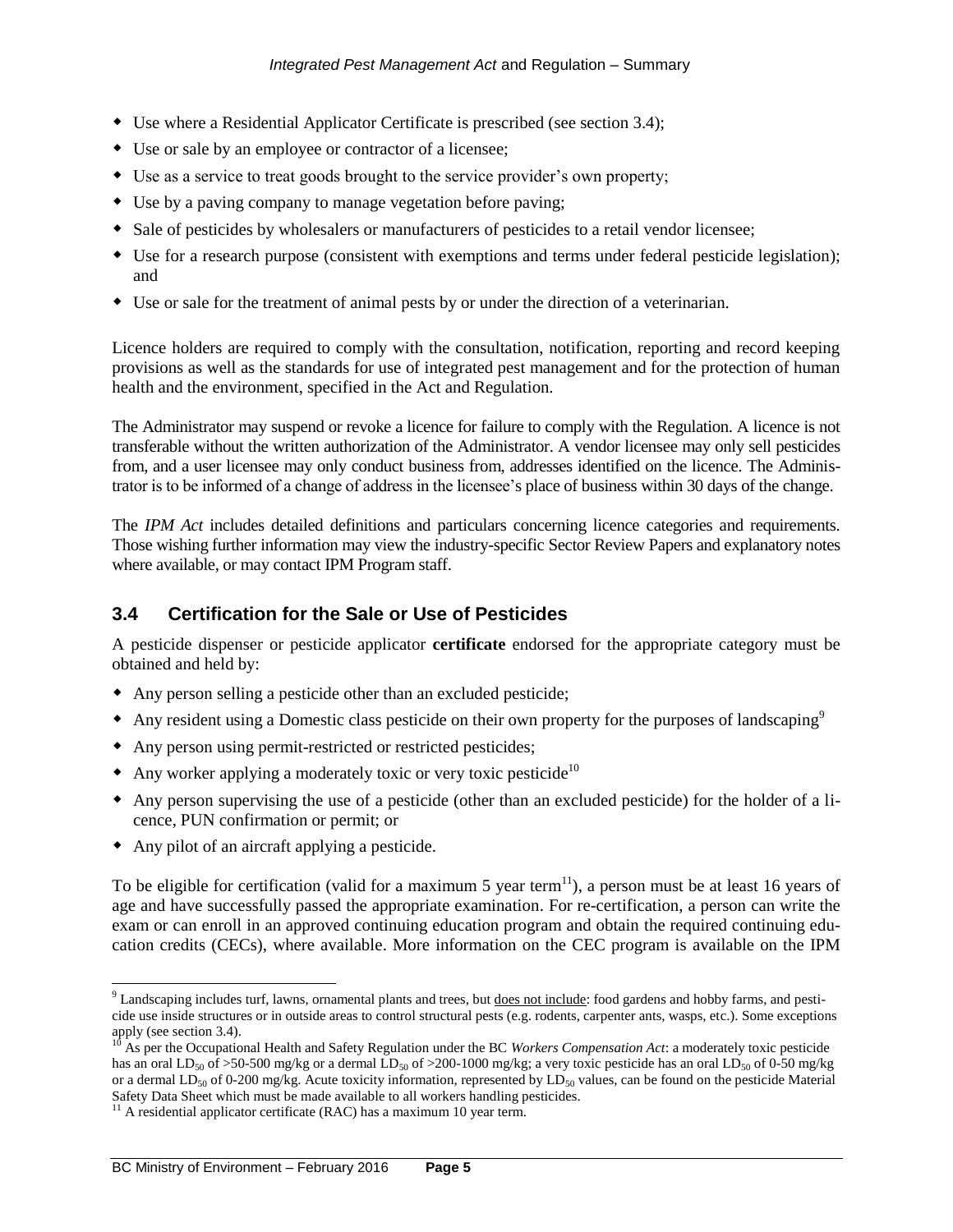Program website at www2.gov.bc.ca/gov/content/environment/pesticides-pest-management/pesticideuse/pesticide-certification.

Any licensee selling pesticides must ensure that a certified dispenser is available:

- to assist with pesticide handling, storage and emergency response in the vendor outlet;
- $\bullet$  to advise each pesticide purchaser that they may only use the pesticide according to label instructions;
- to offer to provide advice about pest management and safe use of the pesticide to each purchaser;
- $\bullet$  to confirm the intended use of the pesticide is appropriate according to the label directions;
- to inform customers that they may require a licence or certificate to use the product; and
- $\bullet$  to inform customers that municipal bylaws may restrict the use of the pesticide.

A permit-restricted or restricted pesticide can only be sold to a certified pesticide applicator, and no pesticide may be sold to a person who is under 16 years of age. Note that the sale or use of a pesticide classed as "excluded" (Schedule 2) does not require a certificate.

Authorization holders (licensees, PUN confirmation holders and permittees) must ensure that pesticides are either used by a certified applicator, or that the pesticide use is supervised by a certified applicator who supervises no more than four uncertified assistant applicators who are within 500 m and visual or auditory contact. Authorization holders must ensure that each assistant applicator applying or using a pesticide under a licence, permit or confirmation has, within 12 months before the first application of a pesticide in a calendar year, completed the course established by the administrator  $12$ . In addition, the authorization holder must prepare and maintain a record of each assistant applicator's completion of the course, and make this available to the supervising certificate holder.

Residents can apply pesticides listed on Schedule 2, or on Schedule  $5<sup>13</sup>$  (where bylaws permit), to their own property, without a licence or certificate. In addition, there are certain situations where residents and commercial operators may use Domestic class formulations of the pesticide glyphosate on their own property without a certificate or licence. These include the treatment of:

- Weeds growing through cracks in hard surfaces such as driveways, sidewalks, paths, etc.;
- Plants that are poisonous to humans by touch, e.g., poison ivy or poison oak; and
- Plants that are classified as noxious weeds or invasive species

### <span id="page-7-0"></span>**3.5 Pesticides and Pesticide Applications that Require a Permit**

A **permit** for use of pesticides is required for particular products or uses of concern, including aerial applications over urban or residential areas, use of a permit-restricted pesticide, and to allow for deviations from standards and requirements set out in the Regulation (see the Section 4 summary table at the end of this document for a list of uses that require a permit).

Permit applicants must submit to the Administrator, proof that specified consultation has been provided for, and a description of proposed actions to respond to comments received during consultation. The Regulation includes provisions for the Administrator to exempt a permit applicant from consultation requirements if: the proposed pesticide application relates to an unforeseen pest problem and any delay would likely result in an unreasonable adverse effect; or if the proposed use is to such a small or remote area that it is unlikely to affect any person or any other person's property.

<sup>&</sup>lt;sup>12</sup> The ministry course and exam are available online, free of charge.

<sup>&</sup>lt;sup>13</sup> Schedule 5 is a list of Domestic class pesticides that are considered safe for use by untrained people. Property owners can apply Schedule 5 products to their own property without a licence or certificate, municipal bylaws permitting. A licence is still required to sell Schedule 5 products or to use them when providing a service.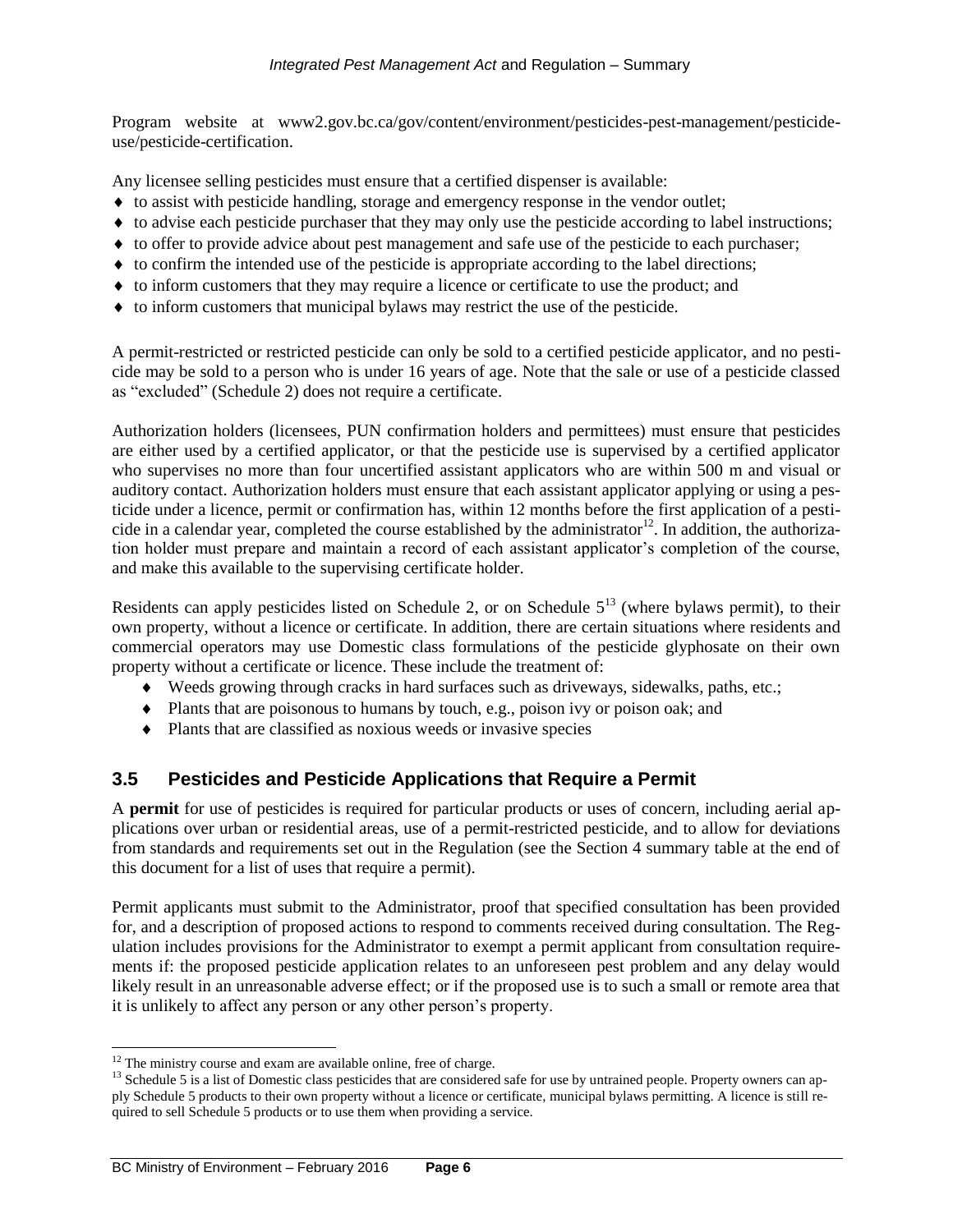The permit holder must comply with the general standards for pesticide use in the Regulation, as well as any terms and conditions that the Administrator may specify in the permit.

## <span id="page-8-0"></span>**3.6 Pest Management Plans and Pesticide Use Notice Confirmations**

A **Pest Management Plan (PMP)** must be prepared, and a pesticide use notice (PUN) confirmation must be received before a person can proceed with specified pesticide uses that are mainly large scale industrial pest management operations.

The main pesticide uses for which a person must prepare a Pest Management Plan and hold a PUN confirmation include the following:

- Management of vegetation on specified rights of way (e.g., railways, highways and public utilities) on public or private land and on specified industrial sites (e.g., landfills, dams, dykes, and airports) on public land, where more than  $20$  ha/year<sup>14</sup> of land is treated by a land manager;
- Management of forest pests on more than 20 ha/year of public land used for forestry;
- Management of noxious weeds or invasive plants on more than 50 ha/year of public land; and
- Management of mosquitoes with a bacterial pesticide on more than 1 ha/year of a water body and other mosquito control of any size on public land.

Pesticide uses that require a pesticide use notice confirmation are also listed in the Section 4 summary table at the end of this document. Note that a Pest Management Plan and PUN confirmation is not required for use of "excluded" pesticides.

The *IPM Act* and Regulation specify the process for PUN confirmation:

- Preparation of a Pest Management Plan, that contains IPM considerations and environmental protection details and that involves public consultation;
- Submission of a pesticide use notice to the ministry, which informs the ministry that the Pest Management Plan has been developed, and indicates the geographic boundaries of the pest management area, the pesticides to be used and contact information; and
- Confirmation is sent to the applicant that the ministry has received the required pesticide use notice.

The holder of the PUN confirmation must annually inform the ministry of the sites where pesticides will be used that year. When pesticides are used, the holder of the PUN confirmation must follow the standards for use of IPM and protection of human health and the environment set out in the Regulation.

This process is outlined in the flowchart on the following page.

 $\overline{a}$ 

<sup>&</sup>lt;sup>14</sup> The minimum area for each type of pesticide use refers to the total area to which pesticide is applied in a year on land owned or managed by a single company, individual or government organization.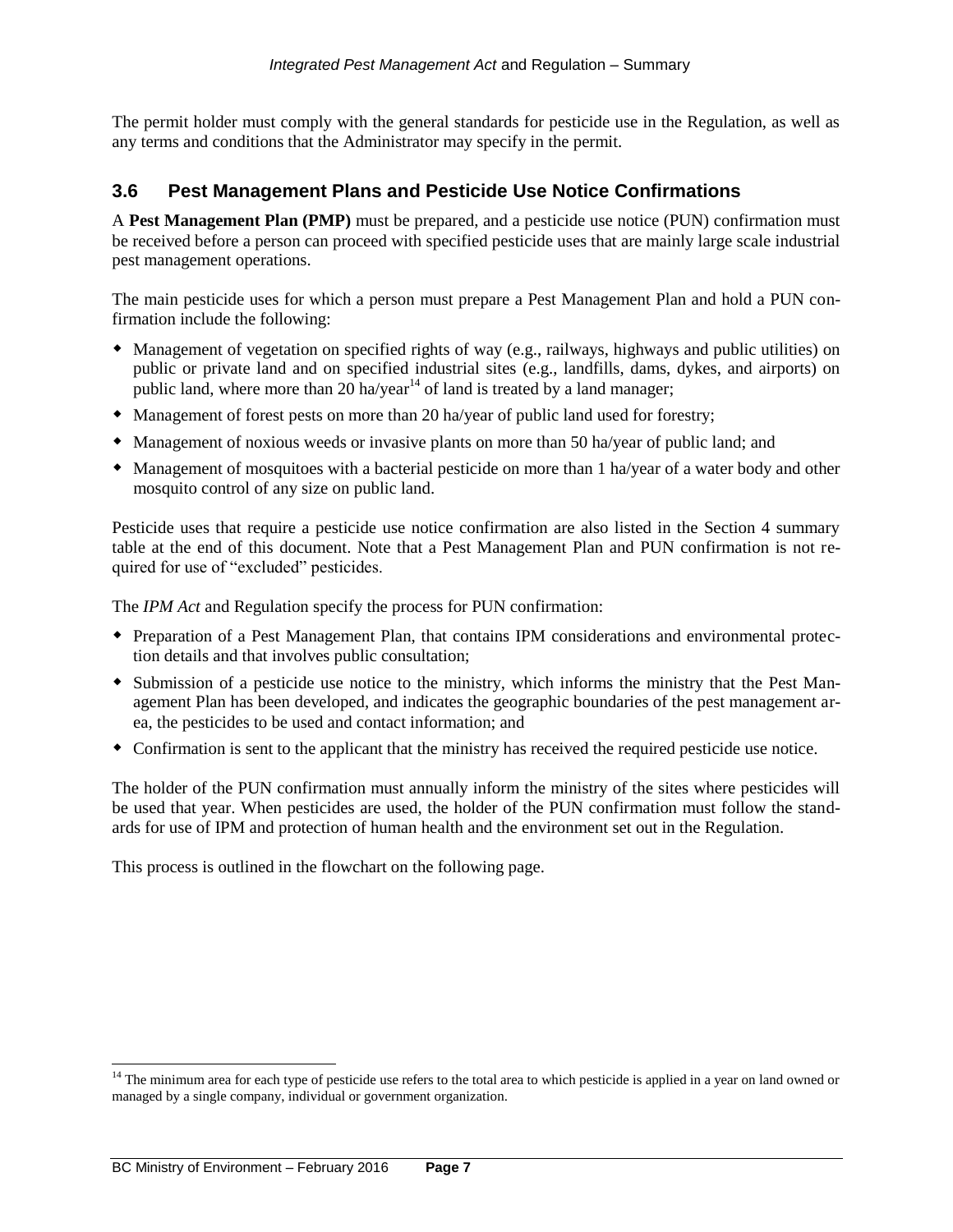



# <span id="page-9-0"></span>**3.7 Public Consultation Requirements**

An individual or incorporated company applying to the ministry for a permit or preparing a Pest Management Plan must conduct adequate public consultation. The public consultation process must include:

- Advertising the proposed pesticide use in local newspapers;
- Making reasonable effort to directly contact and consult with individuals or members of organizations who may potentially be significantly impacted by any proposed pesticide use; and
- Documenting actions that the applicant commits to undertake to address comments received from the public.

**Licensees** intending to use pesticides on more than 20 ha per year of privately owned forest land must also provide an opportunity for neighbouring property owners to comment regarding proposed treatments. Details of timing, contents of notices and other requirements are specified in the Regulation. These requirements will be described in the regulation reviews for industry sectors. The ministry will also develop and post separate guidelines for consultations with First Nations.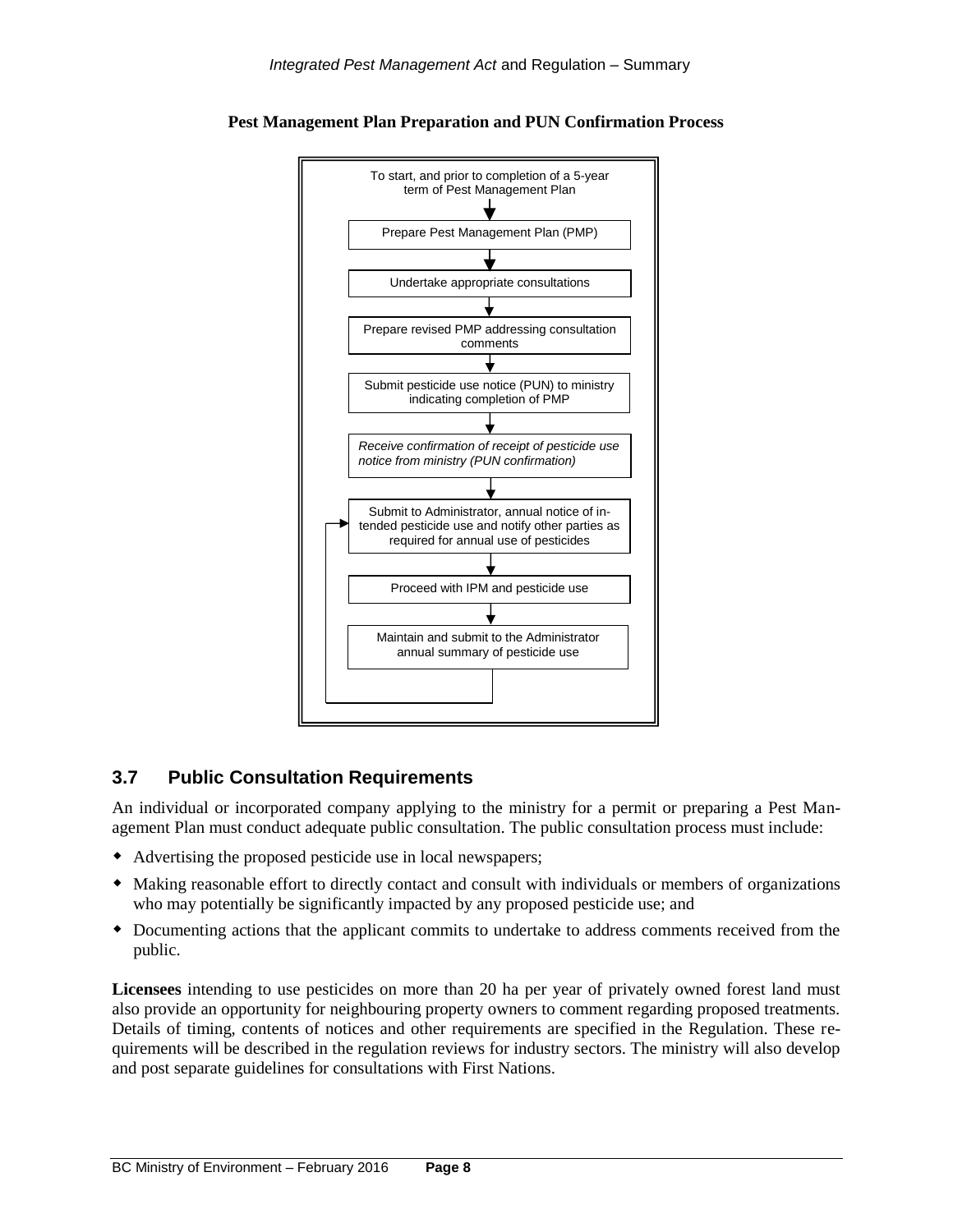### <span id="page-10-0"></span>**3.8 Notification Requirements**

The Regulation sets out requirements for notification of the public, property owners and residents prior to pesticide use by residential applicator certificate holders, licensees, permittees, and PUN confirmation holders. Notification requirements may include posted notices (signs posted in advance of, or immediately following, specified pesticide applications), newspaper and/or radio broadcast notices, and direct notification of individuals, especially those who had been offered notification during the consultation process.

The Regulation includes specific requirements for notification of people when pesticides are used in residences, on private property (residential and commercial) for the purposes of landscaping, and in common areas (indoor and outdoor) of multiple residence buildings or properties.<sup>15</sup> Notification requirements are also specified for outdoor public use areas<sup>16</sup> and pesticide use on the property of a school or child care facility.

Detailed descriptions of notification requirements under the Regulation are contained in the sector review papers and other guidance documents available on the IPM Program website.

### <span id="page-10-1"></span>**3.9 Fees**

l

The Regulation sets out the following fee schedule for required applications, permits and licences. Fees are generally for a one-year period, from April 1 in one year to March 31 in the following year, unless otherwise noted. Application forms with payment options are available on the ministry's website.

| Requirement                                                                                                                                                     | Category 1                                                                                                                     | <b>Category 2</b>                                                                                          | Category 3                                                   |  |
|-----------------------------------------------------------------------------------------------------------------------------------------------------------------|--------------------------------------------------------------------------------------------------------------------------------|------------------------------------------------------------------------------------------------------------|--------------------------------------------------------------|--|
| 1. Pesticide vendor licence applicant                                                                                                                           | \$250 to sell Domestic<br>pesticides and up to 100<br>kg/year of Commercial,<br>Restricted or Permit-<br>restricted pesticides | \$1,000 to sell more than 100<br>kg/year of Commercial, Re-<br>stricted or Permit-restricted<br>pesticides | n/a                                                          |  |
| 2. Pesticide user service licence appli-<br>cant – for structural, landscape or mosquito<br>pest management and any other service not<br>referred to in 3 below | \$250 if for use from one<br>business address                                                                                  | \$500 if for use from 2 or 3<br>business addresses                                                         | \$1,000 if for use from 4<br>or more business ad-<br>dresses |  |
| 3. Pesticide user service licence appli-<br>cant – for management of forest pests and<br>vegetation on rights of ways, industrial sites<br>and noxious weeds    | \$250 if for use on less<br>than 50 ha in each year                                                                            | \$500 if for use on 50 or more<br>ha, but less than 500 ha in<br>each year                                 | \$1,000 if for use on 500<br>or more ha in each year         |  |
| 4. Pesticide user non-service licence<br>applicant - for management of forest pests                                                                             | \$250 if for use on less<br>than 50 ha in each year                                                                            | \$500 if for use on 50 or more<br>ha, but less than 500 ha in<br>each year                                 | \$1,000 if for use on 500<br>or more ha in each year         |  |
| 5. Pesticide user non-service licence<br>applicant $-$ other than in 4 above                                                                                    | \$250                                                                                                                          | n/a                                                                                                        | n/a                                                          |  |

**Summary of Fees for Licences, Certificates, Permits and PUN Confirmations**

<sup>15</sup> "Multi-residence common areas" include *indoor areas* of a multi-residence property (i.e., two or more separate units occupied as living accommodation) to which all or most occupants of the property have access, and *outdoor areas* within 5 m of an entrance or window to living accommodations or maintained for purposes of passage, parking or recreation.

<sup>&</sup>lt;sup>16</sup> Outdoor public use areas are defined as landscaped areas of public land that are maintained for public passage or recreation, or private commercial land to which members of the public may reasonably be expected to access.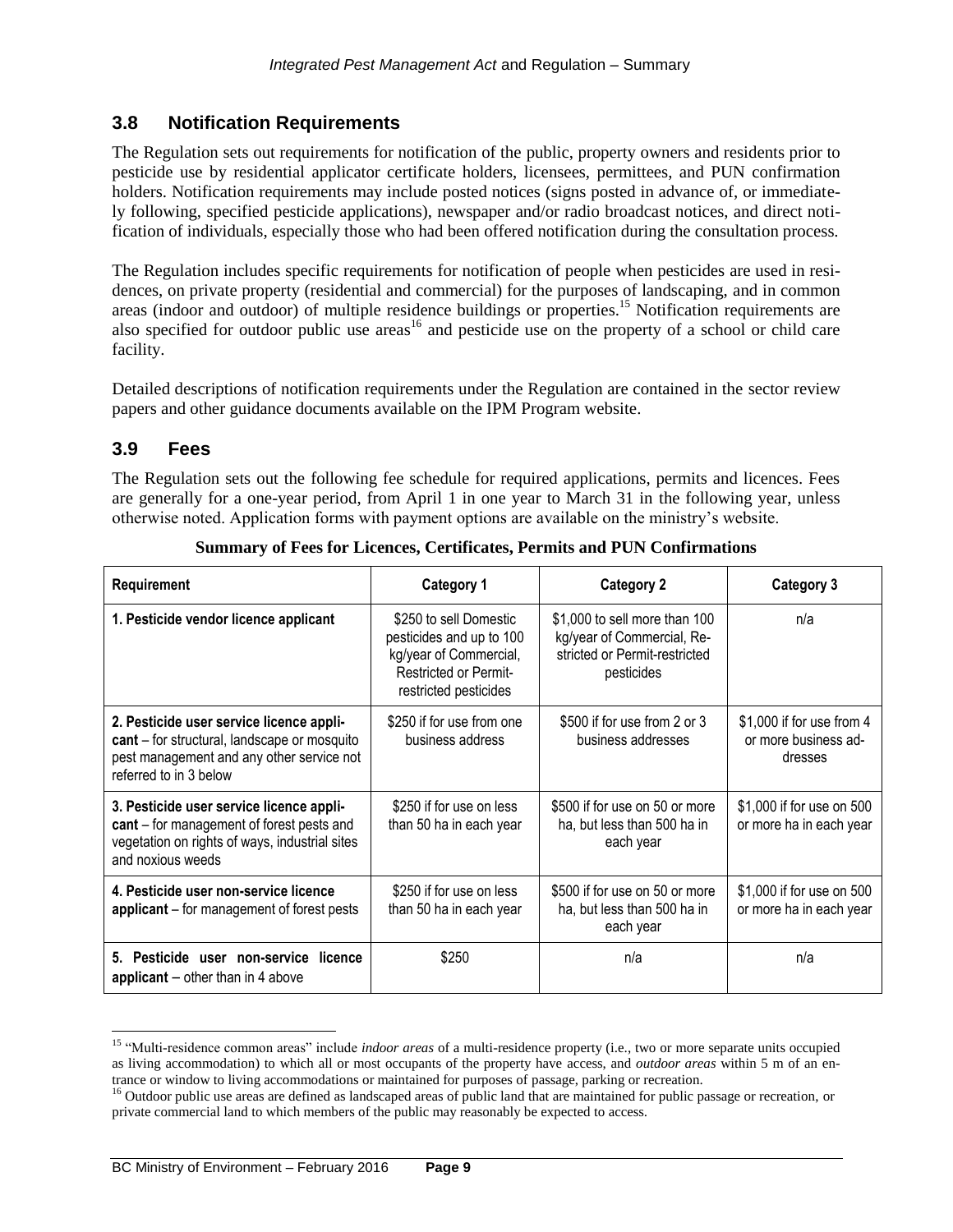| Requirement                                                                                | Category 1                                                                                                   | <b>Category 2</b>                                                                        | Category 3                                                         |
|--------------------------------------------------------------------------------------------|--------------------------------------------------------------------------------------------------------------|------------------------------------------------------------------------------------------|--------------------------------------------------------------------|
| 6. Pesticide dispenser or pesticide appli-<br>cator certificate                            | \$90 for application requir-<br>ing examination <sup>17</sup>                                                | \$25 for application for renewal<br>of a certificate by CECs                             | n/a                                                                |
| 7. Permit Applicant                                                                        | \$1,000 for a term of up to<br>3 years                                                                       | n/a                                                                                      | n/a                                                                |
| 8. Applicant for PUN confirmation (except)<br>preservation of poles) term of up to 5 years | \$500 for pesticide use on<br>less than 50 ha in any<br>year of the term                                     | \$1,000 if for use on 50 or<br>more ha, but less than 500<br>ha, in any year of the term | \$2,000 if for use on 500<br>or more ha in any year<br>of the term |
| 9. Applicant for PUN confirmation<br>(preservation of poles) term of up to 5 years         | \$1,000 for pesticide use<br>on more than 1,000 but not<br>more than 10,000 poles in<br>any year of the term | \$2,000 for pesticide use on<br>more than 10,000 poles in any<br>year of the term        | n/a                                                                |

# <span id="page-11-0"></span>**3.10 Standards for Storage, Transport, Sale or Use of Pesticide**

Any person storing, transporting or using a pesticide must do so in a manner that minimizes hazards to human health and the environment following the standards set out in the Regulation. Pesticides, other than excluded and Domestic class pesticides, must be stored separately from food intended for human or animal consumption in a properly ventilated facility, with appropriate signage and restrictions to access. Pesticides being transported must be secured in a manner that prevents escape or discharge – or contamination of food or drink, or household items such as furnishings or bedding. Vendor licensees must store and display Domestic class pesticides, as well as other pesticides, separately from food intended for human or animal consumption. In addition, all Domestic class pesticides (with the exception of those listed on Schedule 2) must be displayed in a manner that restricts customer access, for example, in a locked cabinet or behind a counter. The Regulation also details additional storage facility requirements for specified pesticides.

The Regulation outlines IPM principles that all licensees and PUN confirmation holders will be expected to follow when considering the use of a pesticide, including:

- Identification and, if possible, implementation of reasonable measures to prevent pests;
- $\bullet$  Identification of the pest species and pest complexes to be managed;
- Monitoring to determine the population of pests and their location (as well as the environmental conditions of the treatment area and the damage that has been caused by the pests, if applicable);
- Determination of the injury threshold for each pest, for consideration of when to use a pesticide;
- Treatment selection based on consideration of practical alternatives to pesticide use and protection of human health and the environment; and
- Observations and evaluation of the effectiveness of use of the pesticide.

The Regulation contains detailed requirements to minimize hazards to human health and the environment, and guide the safe use of pesticides. There are some general requirements for all pesticide user licence holders and PUN confirmation holders. These include:

- Ensuring adequate training of pesticide users about treatment details;
- Pre-treatment inspections:

 $\overline{a}$  $17$  There is no application fee for the residential applicator certificate.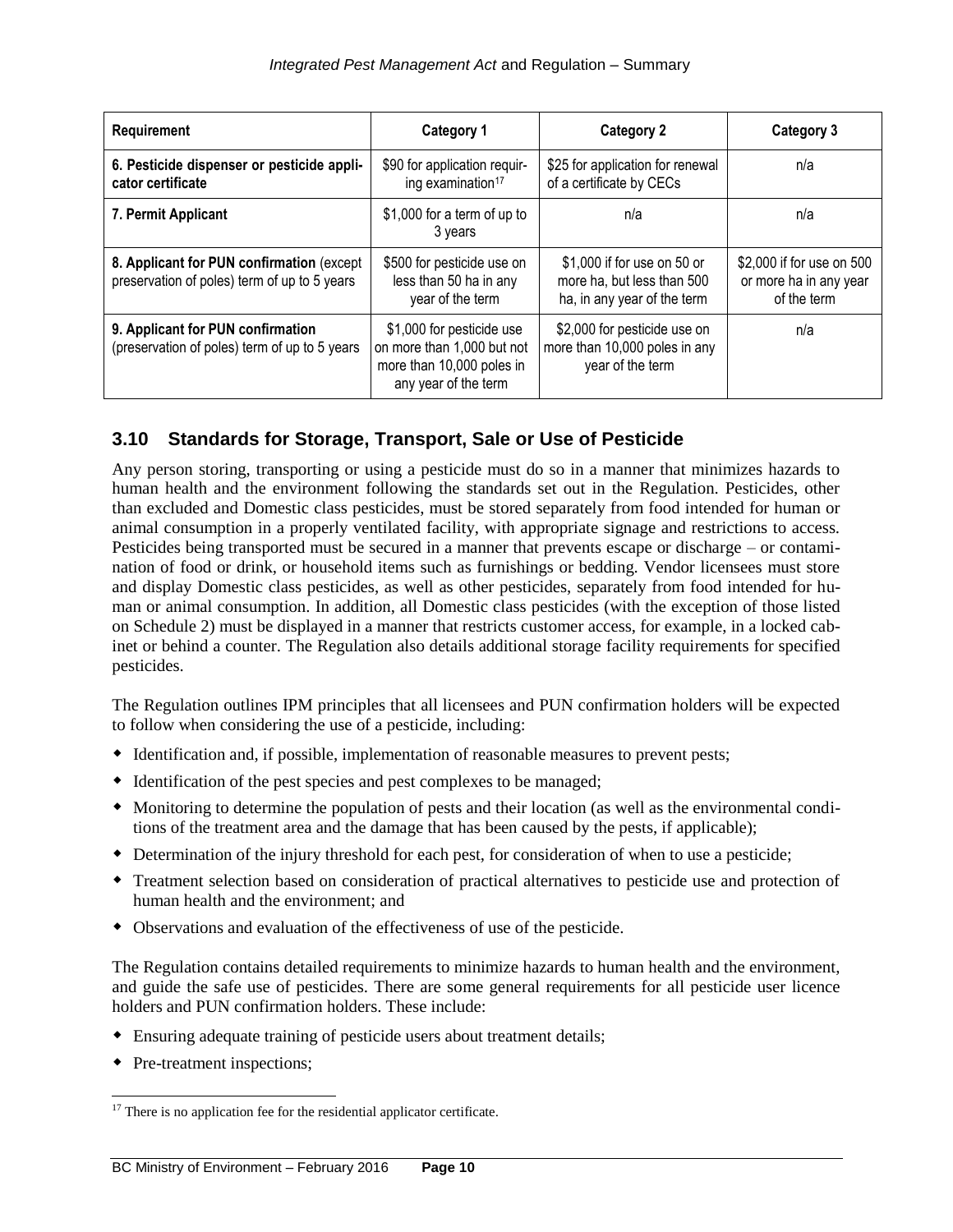- Taking precautions to prevent unprotected human exposure to pesticides;
- Maintaining a 30 m no treatment zone around wells;
- Preventing release of pesticide spray or runoff into natural water bodies or onto an adjacent owner's land; and
- Limiting broadcast or foliar spraying to periods when wind speed is less than 8 km/hour.

There are additional standards for PUN confirmation holders. These include:

- Limiting pesticide use to the locations specified in annual notices of intent to treat submitted to the ministry;
- Providing each applicator with access to a detailed map showing the treatment area with areas to be protected; and
- Maintaining a 10 m "pesticide-free zone" around bodies of water, dry streams and classified wetlands as specified, including a no treatment zone sufficient to ensure maintenance of the pesticide free zone.

The Regulation also sets out the terms under which the pesticide-free zone may be eased for specific pesticides and uses (e.g., for specified uses of glyphosate for vegetation management in forests).

Those interested in these standards should consult the *Compendium of IPM Legislation*, as well as the IPMA Regulation *Industry Sector Reviews,* that will be posted on the ministry's website.

# <span id="page-12-0"></span>**3.11 Record Keeping and Reporting Requirements**

The Regulation lists required contents, as well as reporting requirements, for records that must be maintained under the legislation. The Administrator must also be notified, as soon as practically possible, of emergency situations and of non-compliance with specified aspects of the *IPM Act* and Regulation.

The types of records and reporting expectations for licensees, PUN confirmation holders, and permit holders are described in the table below.

| <b>Record or Report</b>                                                                                                | <b>Vendor</b><br>Licensee | Licensee | <b>PUN</b><br>Confirmation<br>Holder | Permit<br>holder |
|------------------------------------------------------------------------------------------------------------------------|---------------------------|----------|--------------------------------------|------------------|
| Records of sale – of commercial, permit-restricted or restricted<br>pesticides must be maintained (by the vendor)      |                           | n/a      | n/a                                  | n/a              |
| Annual sales report – summary of pesticide sales to Administrator<br>by April 1 of each year following a calendar year |                           | n/a      | n/a                                  | n/a              |
| <b>Records of use</b> – for each treatment location and day of use <sup>18</sup>                                       | n/a                       |          |                                      |                  |
| <b>Public consultation records</b> – for consultations required under<br>the Regulation                                | n/a                       |          |                                      |                  |
| Annual use report – summary of use to Administrator by<br>January 31 of each year in the next calendar year            | n/a                       |          |                                      |                  |

<sup>&</sup>lt;sup>18</sup> Specific requirements for records of use differ among licensees, PUN confirmation holders and permit holders. For details see the *Compendium of IPM Legislation*.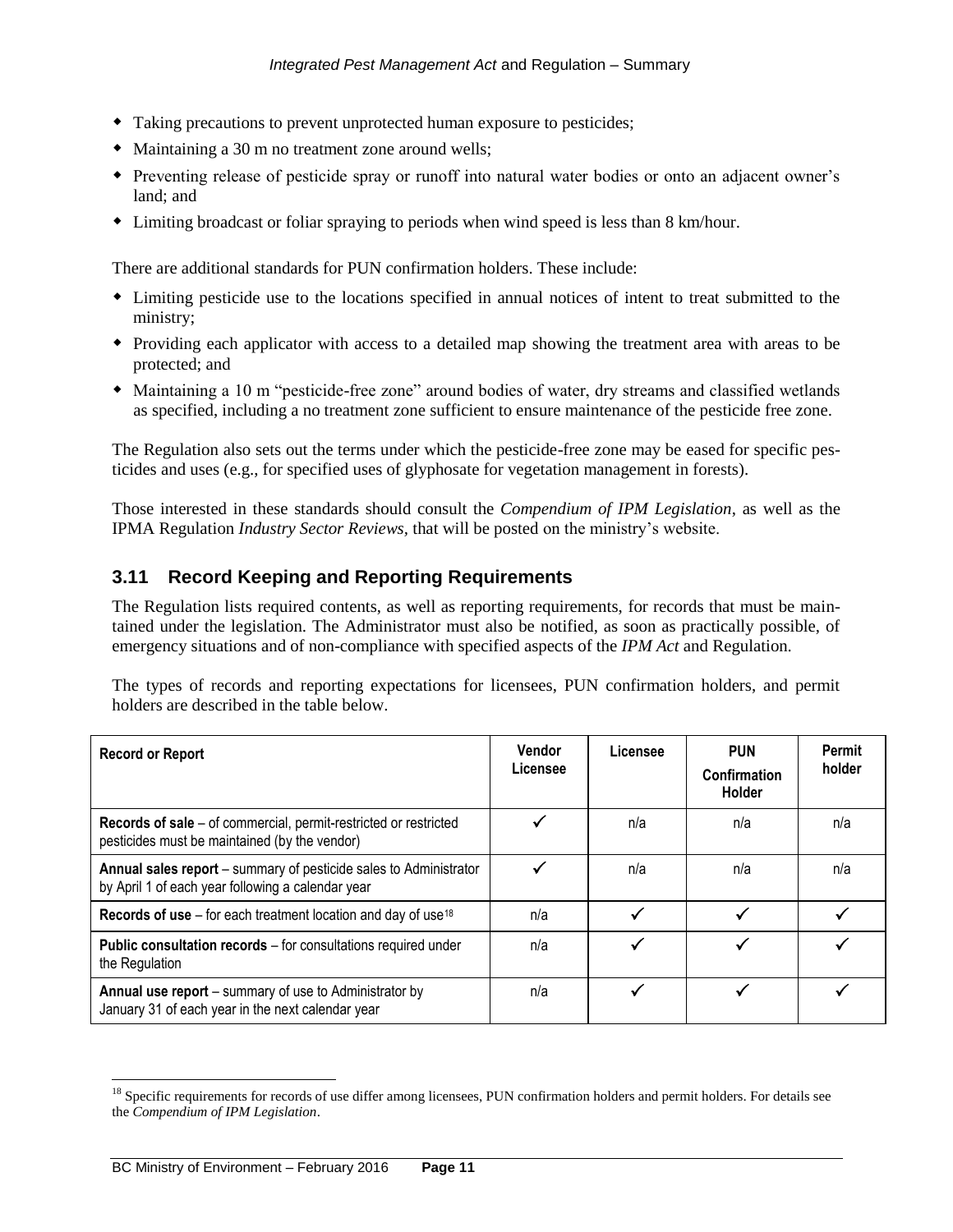| <b>Record or Report</b>                                                                                                                                   | <b>Vendor</b><br>Licensee | Licensee        | <b>PUN</b><br><b>Confirmation</b><br>Holder | Permit<br>holder |
|-----------------------------------------------------------------------------------------------------------------------------------------------------------|---------------------------|-----------------|---------------------------------------------|------------------|
| Notice of intent to treat - to Administrator prior to intended use of<br>a pesticide                                                                      | n/a                       | $\checkmark$ 19 | $\checkmark$ 20                             | n/a              |
| Notice of use of a fumigant, aerial application or any use on public<br>land (with licence application or 2 business days before a use)                   |                           |                 |                                             |                  |
| Record of completion of the ministry training course for any<br>assistant applicator working under the supervision of a certified<br>pesticide applicator | n/a                       |                 |                                             |                  |

# <span id="page-13-0"></span>**3.12 Compliance and Enforcement Provisions**

The *IPM Act* contains provisions for substantive penalties if deemed warranted (up to a maximum of \$200,000 for an individual's first offence), as well as providing latitude to the Courts for sentencing options (e.g., directing payment of funds or services to environmental restoration). As court prosecution is typically reserved for the most serious offences, the Act also enables an array of additional enforcement tools to respond to individuals or companies who fail to comply with a particular provision of a statute or regulation, an order or the terms of an authorization such as a permit or licence. Administrative penalties are one of these tools. As an administrative rather than criminal type of sanction, administrative penalties are financial penalties calculated and imposed by ministry officials rather than the courts, and are intended to remove the financial benefit, advantage or gain achieved by breaking the rules. This helps to ensure future compliance and may discourage other would-be violators.

Under the Act, the minister may designate specified provincial, federal or local government employees as "inspectors," with authority to audit for compliance and enforce provisions of the Regulation. The Act also establishes a "qualified monitor" category of person, and provisions to identify when such a person should be required or employed by a pesticide user to assess conditions, or to monitor compliance with human health and environmental protection requirements.<sup>21</sup>

# <span id="page-13-1"></span>**4. Specific Requirements under the** *Integrated Pest Management Act* **and Regulation by Type and Area of Use**

|                                                                                                   | Requirement for Licence, PUN confirmation or Permit |                         |                   |  |
|---------------------------------------------------------------------------------------------------|-----------------------------------------------------|-------------------------|-------------------|--|
| Nature of use                                                                                     | Licence                                             | <b>PUN confirmation</b> | Permit            |  |
| Providing a "service" involving use of a pesticide under a contract<br>to a land owner or manager | $\checkmark$ 22                                     | n/a <sup>23</sup>       | n/a <sup>24</sup> |  |

l <sup>19</sup> Written notice to the Administrator at least 2 business days before intent to treat public land, or aerially, or by fumigation. Annual notice at least 14 days before using a pesticide for the first time in a calendar year before intended use on more than 20 ha a year of private forest land.

Annual notice of intent to treat at least 21 days before intended use of a pesticide for the first time in a calendar year.

<sup>&</sup>lt;sup>21</sup> No provisions pertaining to appropriate qualifications and use of "qualified monitors" are included at present. These will be incorporated through subsequent amendment of the Regulation, following additional consultation.

<sup>&</sup>lt;sup>22</sup> **Except**, not required when contracted by another licensee.

<sup>&</sup>lt;sup>23</sup> A service provider will need to hold or be contracted by a person who holds a PUN confirmation for the types of pesticide use that require a PUN confirmation as listed in this table.

 $^{24}$  A service provider will need to hold or be contracted by a person who holds a permit for the types of pesticide use that require a permit as listed in this table.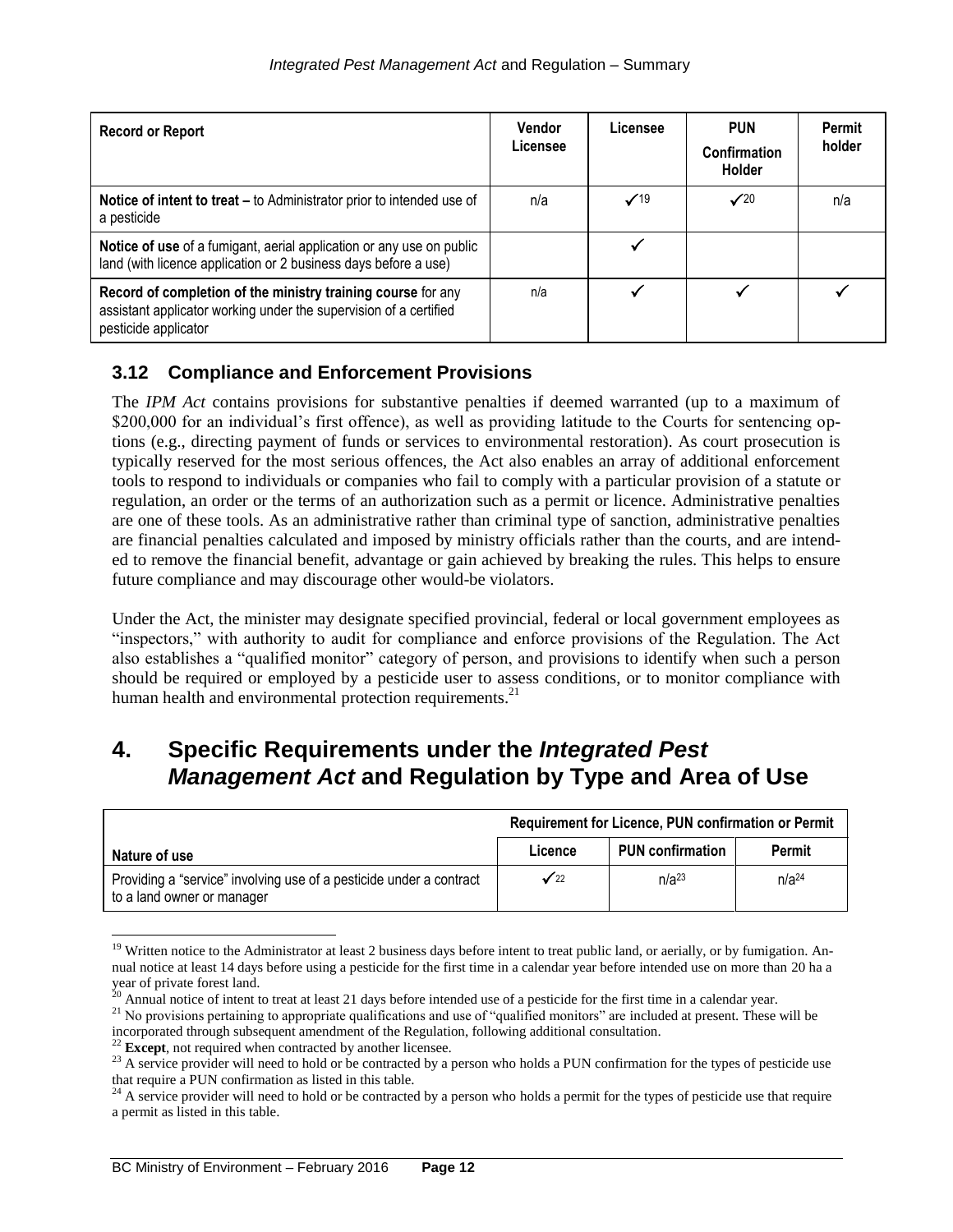|                                                                                                                                                                                                                                                                                                                                                    | Requirement for Licence, PUN confirmation or Permit           |                                                                     |               |  |
|----------------------------------------------------------------------------------------------------------------------------------------------------------------------------------------------------------------------------------------------------------------------------------------------------------------------------------------------------|---------------------------------------------------------------|---------------------------------------------------------------------|---------------|--|
| Nature of use                                                                                                                                                                                                                                                                                                                                      | Licence                                                       | <b>PUN confirmation</b>                                             | <b>Permit</b> |  |
| Pesticide use on public or private land to manage vegetation or<br>preserve wood on land used for a railway right of way, yard or<br>associated communication facility                                                                                                                                                                             | Up to 20 ha/<br>year of land<br>managed by a<br>single entity | On more than 20<br>ha/year of land<br>managed by a<br>single entity | n/a           |  |
| Pesticide use on public or private land to manage vegetation on<br>land used for a highway, or rights of way and associated facilities<br>for a public utility or pipeline for oil, gas or water <sup>25</sup>                                                                                                                                     | Up to 20 ha/<br>year of land<br>managed by a<br>single entity | On more than 20<br>ha/year of land<br>managed by a<br>single entity | n/a           |  |
| Use of a bacterial pesticide to manage mosquitoes on public or<br>private "land" that is a body of water                                                                                                                                                                                                                                           | Up to 1 ha/year<br>of land managed<br>by a single entity      | On more than 1<br>ha/year of land<br>managed by a<br>single entity  | n/a           |  |
| Use of any pesticide other than a bacterial pesticide to manage<br>mosquitoes on public land                                                                                                                                                                                                                                                       | n/a                                                           |                                                                     | n/a           |  |
| Pesticide use on public or private land to preserve wooden poles<br>on land that is used for a highway or a public utility right of way<br>and associated facility                                                                                                                                                                                 | Up to 1,000<br>poles a year                                   | 1,000 or more<br>poles a year                                       | n/a           |  |
| Pesticide use on public land to manage pests of structures and of<br>goods                                                                                                                                                                                                                                                                         | $\checkmark$                                                  | n/a                                                                 | n/a           |  |
| Pesticide use on public and private commercial land to manage<br>pests of gardens and of landscaping <sup>26</sup>                                                                                                                                                                                                                                 | $\checkmark$                                                  | n/a                                                                 | n/a           |  |
| Pesticide use to manage forest pests on public land that is forest-<br>ed or used for timber production                                                                                                                                                                                                                                            | Up to 20 ha/<br>year of land<br>managed by a<br>single entity | On more than 20<br>ha/year of land<br>managed by a<br>single entity | n/a           |  |
| Pesticide use on public land to manage vegetation on land used<br>for industrial sites other than identified above (includes mines,<br>incinerators, landfills, sewage treatment plants, dams, dikes, res-<br>ervoirs and airports - but not landscaped areas planted with orna-<br>mental plants or otherwise maintained for ornamental purposes) | Up to 20 ha/<br>year of land<br>managed by a<br>single entity | On more than 20<br>ha/year of land<br>managed by a<br>single entity | n/a           |  |
| Pesticide use on public land to manage noxious weeds or invasive<br>plants                                                                                                                                                                                                                                                                         | Up to 50 ha/<br>year of land<br>managed by a<br>single entity | On more than 50<br>ha/year of land<br>managed by a<br>single entity | n/a           |  |
| Pesticide use on public land to manage plant roots in sewers and<br>drain pipes                                                                                                                                                                                                                                                                    | ✓                                                             | n/a                                                                 | n/a           |  |
| Pesticide use on private land to manage vegetation on land used<br>for timber production, including private roads, road-sides and other<br>areas ancillary to the timber production                                                                                                                                                                | ✓                                                             | n/a                                                                 | n/a           |  |

 $25$  Not including a pipe or a system to distribute water in a community to consumers.

<sup>&</sup>lt;sup>26</sup> Including the management of weeds in parking lots, driveways and hard-surfaced pathways, including sidewalks, on public and private land. Municipal bylaws permitting, residents who hold a residential applicator certificate may apply Domestic class pesticides to their own property for the purposes of landscaping without the need for a licence. Some exceptions apply (see section 3.4).